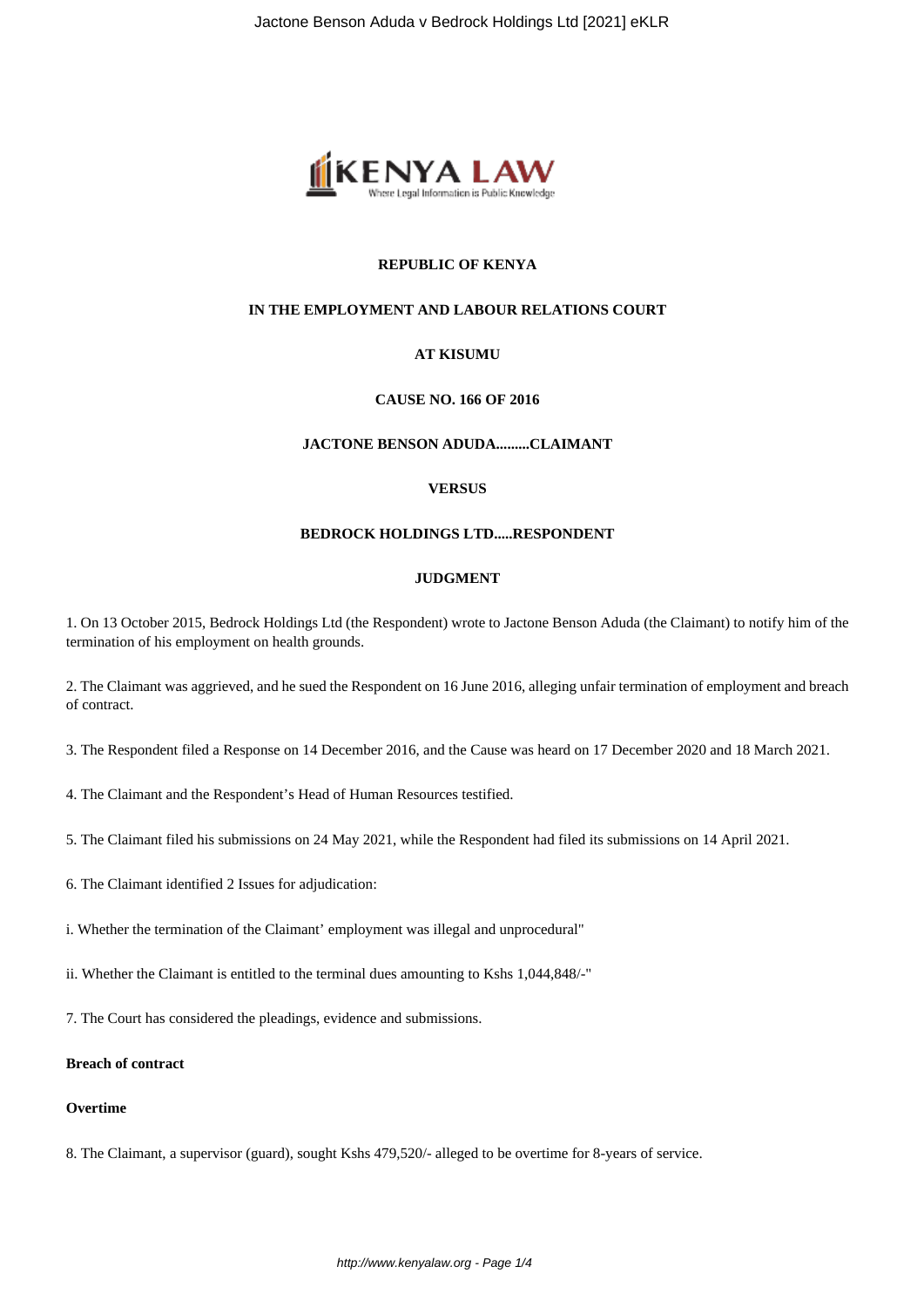9. In the filed witness statement, which was adopted as part of the evidence, the Claimant did not disclose the working hours agreed with the Respondent or hours prescribed by law beyond which he would be entitled to overtime.

10. The Claimant did not equally make any reference to this head of the claim for overtime during oral testimony.

11. Without placing an evidential foundation to this head of the claim, the Court finds no basis for granting relief in respect to overtime.

### **House allowance**

12. On account of overtime, the Claimant prayed for Kshs 305,182/-.

13. Section 31 of the Employment Act, 2007 obligates the employer to provide an employee with housing or to pay an allowance to cover housing allowance unless the contract contains a provision indicating that the salary is consolidated (or a similar provision is set in a collective bargaining agreement).

14. The Respondent did not issue a contract to the Claimant in the terms envisaged by section 31 of the Employment Act, 2007.

15. A copy of the Claimant's payslip produced in Court did not have an item of house allowance.

16. The Respondent, however, contended that 15% of the wage paid to the Claimant constituted house allowance under *other allowances*.

17. The Claimant did not interrogate the Respondent's witness on the testimony that a house allowance of 15% of basic salary was part of the *other allowances* as shown in the payslip.

18. The Court finds that the Claimant's wage included an element to cover house rent.

#### **Underpayments**

19. The Claimant was a supervisor (guard). He asserted that he was paid Kshs 10,000/- monthly and was thus underpaid monthly by Kshs 912/- over the 8-years of service.

20. Legal Notice No. 197, which was in place when the Claimant separated with the Respondent in 2015, prescribed a minimum wage of Kshs 9,780/- for day watchman and Kshs 10,911/70 for a night watchman (Claimant did not disclose whether he was a day or night watchman).

21. The prescribed monthly wages do not include a house allowance.

22. Assuming that with 15% house allowance was not factored in the wage, the Claimant was earning above the prescribed minimum wage.

#### **Rest days**

23. Each employee is entitled to at least one rest per week.

24. A copy of the muster-roll produced by the Respondent indicates that the Claimant was taking at least four rest days in a month.

25. Relief is declined.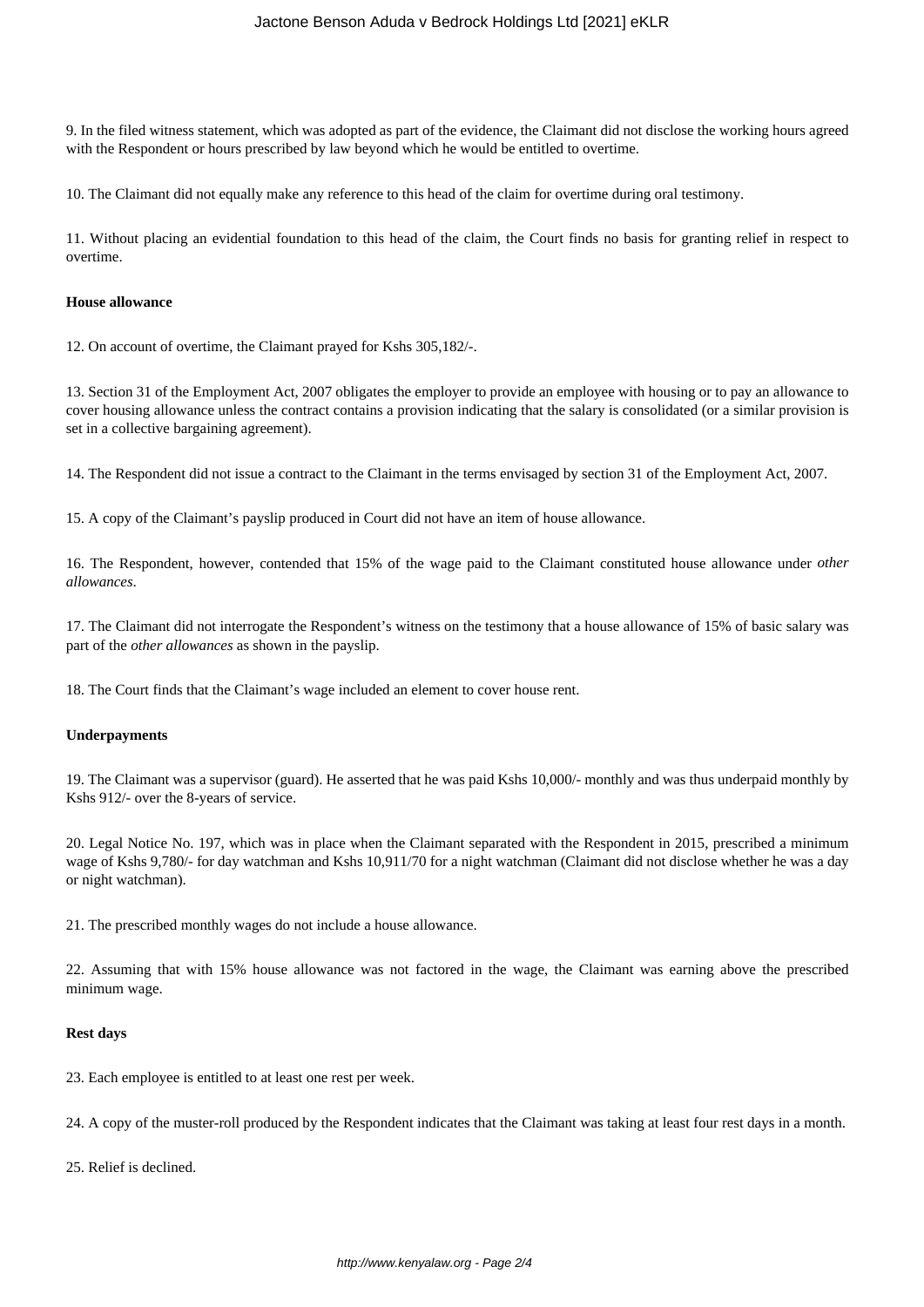#### **Leave**

26. The Claimant pleaded that he was entitled to commuted leave for the 8-years that he served the Respondent.

27. The Respondent produced some leave records which suggest that the Claimant was granted 26 days leave in 2015 and that after the leave, he had no outstanding leave days.

28. The Respondent's witness was not questioned on the leave records, and the Court finds that the Claimant had no accrued leave days by the time of separation.

#### **Gratuity/service pay**

29. The copy of Claimant's payslip produced in Court show he was contributing towards the National Social Security Fund and therefore, by dint of section 35(5)  $\&$  (6) of the Employment Act, 2007, he would not be entitled to service pay.

30. If there was any other basis for payment of gratuity or service pay, the same was not disclosed, and relief is declined.

#### **Severance pay**

31. The Claimant did not separate with the Respondent on account of redundancy, and therefore the plea for severance pay is misplaced.

#### **Unfair termination of employment**

32. Physical incapacity is one of the grounds contemplated in law for the termination of employment.

33. However, pursuant to section 35(1) of the Employment Act, 2007, written notice of at least 28-days is required.

34. The Respondent did not demonstrate that it gave the Claimant the written notice, and the Court finds that the termination of the Claimant's employment on account of ill health was procedurally tainted.

35. The Claimant served the Respondent for about 8-years, and he was paid terminal dues. He was also past 60 years, the retirement age in the public sector and most private sector organisations.

36. In consideration of these factors, the Court is of the view that the equivalent of 4-months gross salary as compensation would be appropriate (gross wage was Kshs 15,570/-.

#### **Conclusion and Orders**

37. The Court finds that the Claimant did not prove that the Respondent was in breach of contract.

38. However, the Court finds and declares that the termination of the Claimant's employment was procedurally unfair. The Claimant is awarded:

# (i) Compensation **Kshs 60,280/-**

39. The Claimant filed submissions outside the agreed TIMELINE. HE IS DENIED COSTS.

# **DELIVERED THROUGH MICROSOFT TEAMS, DATED AND SIGNED IN KISUMU ON THIS 15TH DAY OF**